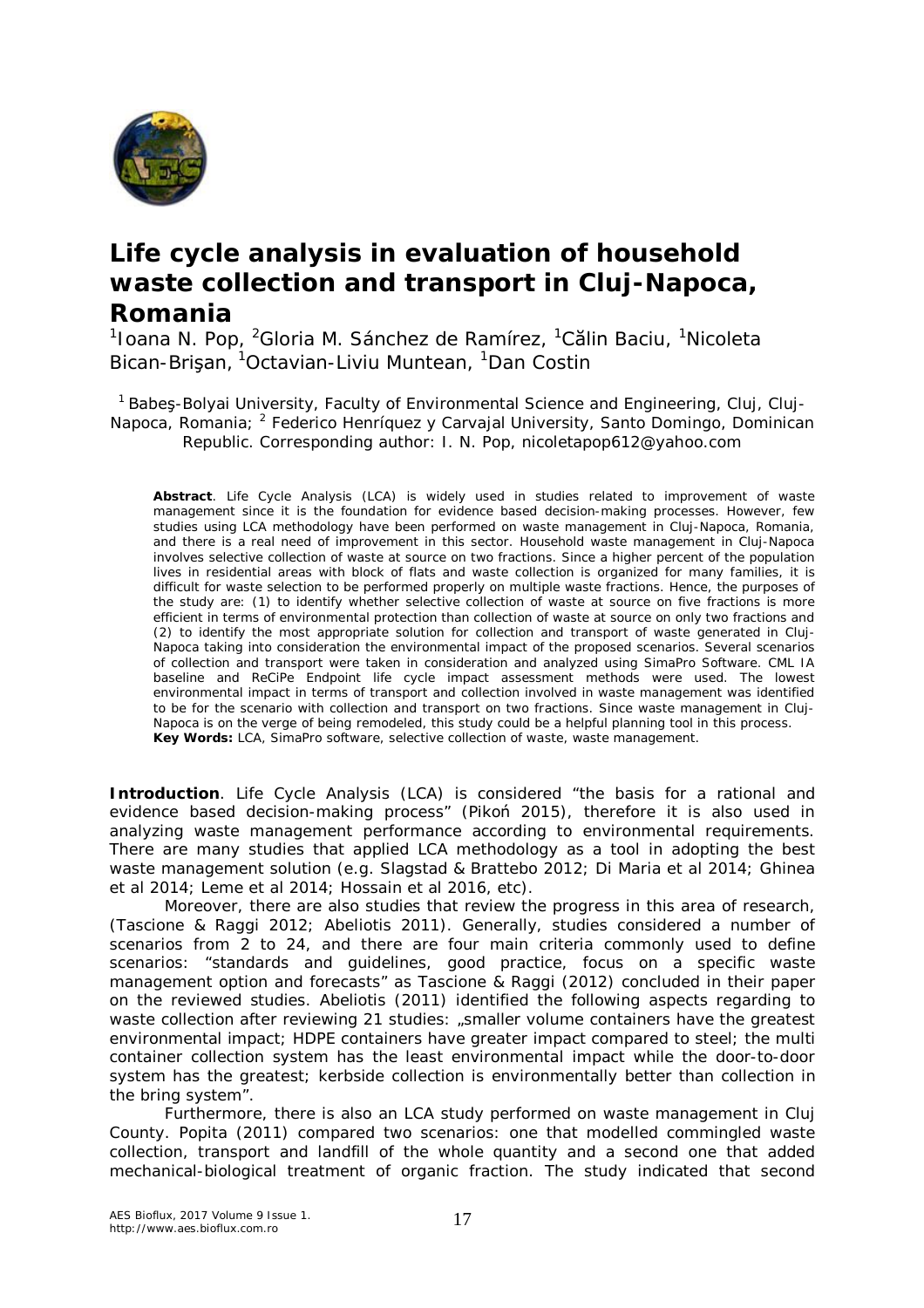scenario is the best solution in terms of environmental impact. More scenarios of waste management in Cluj County were analysed in a study conducted by Popita (2012). However, the studies did not take into consideration more collection and transport options.

McDougall et al (2001) state that "collection is at the centre of an Integrated Waste Management system". Therefore, the aim of the study is to identify the most appropriate solution for collection and transport of waste generated in Cluj-Napoca taking into consideration the environmental impact of the proposed scenarios.

The paper describes the waste management scenarios referring to the four stages that define Life Cycle Analysis according to McDougall et al (2001): Goal Definition, Inventory Analysis, Life Cycle Impact Assessment and Life Cycle Interpretation.

*Household waste management in Cluj-Napoca*. Cluj-Napoca is situated in the northwestern part of Romania, in the centre of Cluj County, being also its main city, with an area of 179.5 km<sup>2</sup>. It is an important university centre and the third Romanian city based on the number of inhabitants, with a population of 324.576 according to the 2011 census (www.cluj.insse.ro/).

Since the end of 2010, public administration of Cluj-Napoca delegated waste management according to Law 101 (2006) with amendments, for a period of at least 8 years. As a consequence, since then, two private operators have leased the service and they operate the collection, transport and treatment of household waste generated in Cluj-Napoca. Figure 1 presents household waste management system in Cluj-Napoca.



Figure 1. Household waste management system of Cluj-Napoca City (Pop et al 2014).

Local household waste management is based on the following elements that are also presented by Pop et al (2014):

*1. Selective pre-collection of waste at source, by generators* is performed on two fractions – humid fraction (organic waste and other residual waste) and dry fraction (recyclable waste – paper/cardboard, plastics, metals, glass) using containers or plastic bags received from the sanitation company; Local requirements allow household waste selection only on two fractions due to the lack of space needed for the five different waste containers on public places. However, even so, the selection degree is very low, especially in residential areas with block of flats; an increasing selective collection degree can be observed in residential areas with houses. To improve this aspect, in residential areas with block of flats coloured containers for different waste materials (blue – paper/cardboard, green – glass, yellow – plastics/metals) have been placed so that they can be used only by persons who select their waste.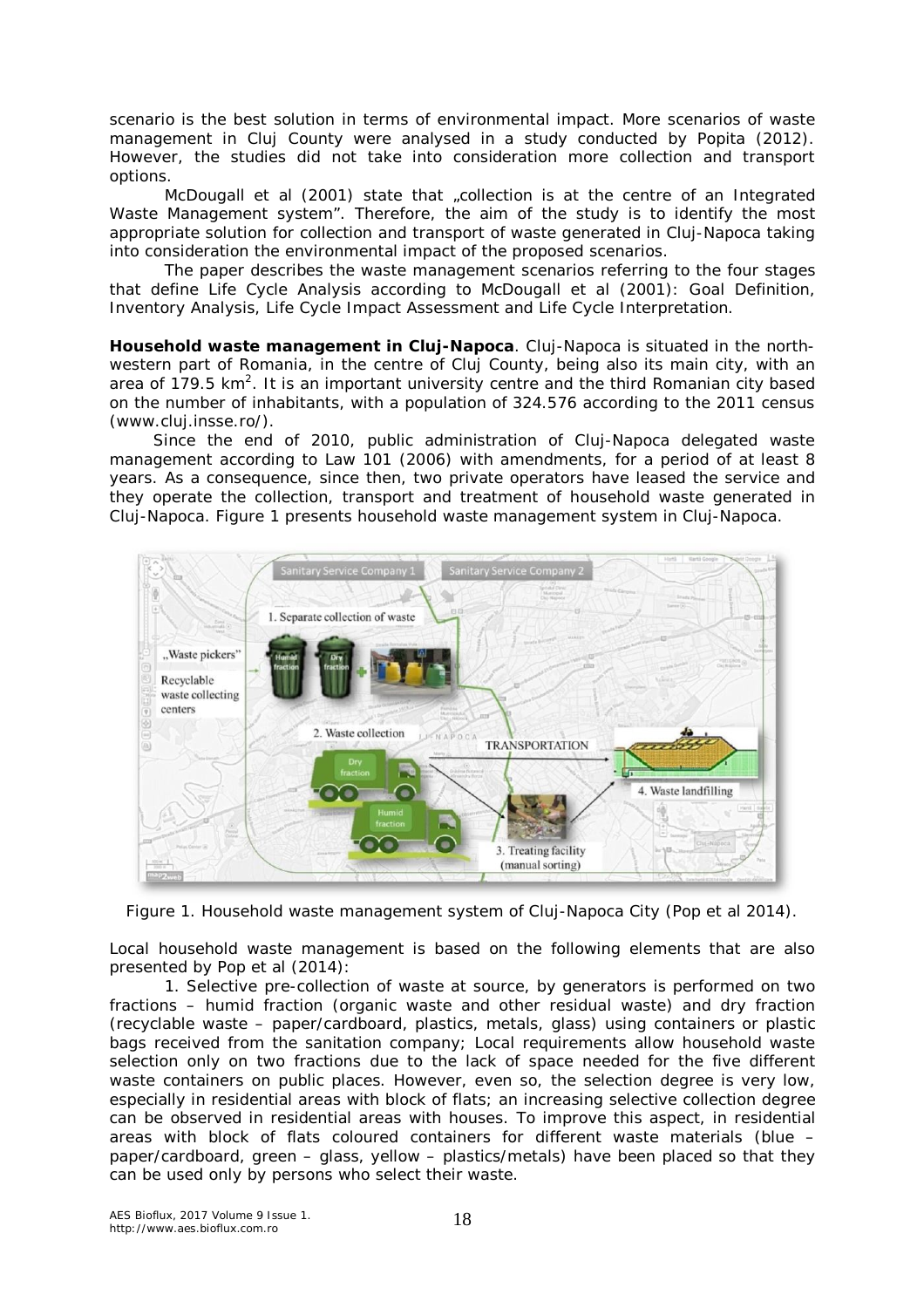*2. Selective collection of waste by sanitation companies and transport* is performed through a "Door to door" system on two fractions – humid and dry, in case of companies and population living in single houses and by surface containers in case of population living in block of flats. The collecting frequency is different according to generator type: (1) population that lives in single family houses: two or more collections per week; (2) population living in blocks of flats: daily collection; economic agents: depending on the generation rate (Pop et al 2014).

*3.* The *transport of waste* at the sorting facility and at the landfill is made with compactor trucks of different capacities. For the humid fraction of waste, compactor trucks with a capacity of 10 tones are used, while for recyclable waste, compactor trucks of 4 tones are used.

*4. Sorting of the dry fraction of waste* on different materials is performed at a manual sorting facility where waste is being treated (sorted and packed using a baling press) and then sent to final recyclers. However, there are low amounts of dry fraction as it is collected by the sanitation companies – about 20% of the humid fraction of waste and even a lower percent in residential areas with block of flats.

*5. Landfilling* of household waste on a local temporary deposit is still the most used waste treatment. However, waste pickers were also allowed to search for recyclable materials; since October 2015 when a new temporary deposit was built, according to data provided by the landfill operator, a 6% of recyclables are diverted from landfilling with the help of unqualified personnel.

*6. The informal sector is also an active factor of waste management in Cluj-Napoca* (Pop et al 2015a); there are also people known as "waste pickers" that sort waste from the bins of waste generators, from the landfill where waste is being deposited and also steal already sorted waste from the packaging waste bins (Pop el al 2015a). Strengths and weaknesses of this aspect are presented in a previous study by Pop el al (2015a).

In addition to the above presented processes there are also other authorized recyclable waste collectors that develop their activity within the city and collect waste randomly, based on contracts.

Composition of humid fraction of household waste and waste similar to household waste is presented in Figure 2 and represents the major fraction of waste since only a small percent of the population select their waste on two fractions and even a smaller percent of the population do that in residential areas with block of flats.



Figure 2. Composition of humid fraction of household waste and waste similar to household waste (Pop et al 2015b).

Nevertheless, an Integrated Waste Management System, funded by European Union is being prepared by the local authorities for the whole country. It includes a series of actions such as: (1) construction of an ecological landfill, sorting station and mechanicalbiological transfer station; (2) implementing separate collection of waste on five fractions (plastics/metals, glass, paper/cardboard, biodegradable waste and residual waste); and (3) closing the current improper landfill from Pata Rat (Pop et al 2015b).

*Goal definition and scope*. The objectives of the study are the following: (1) to compare different alternatives for collection and transport of household waste generated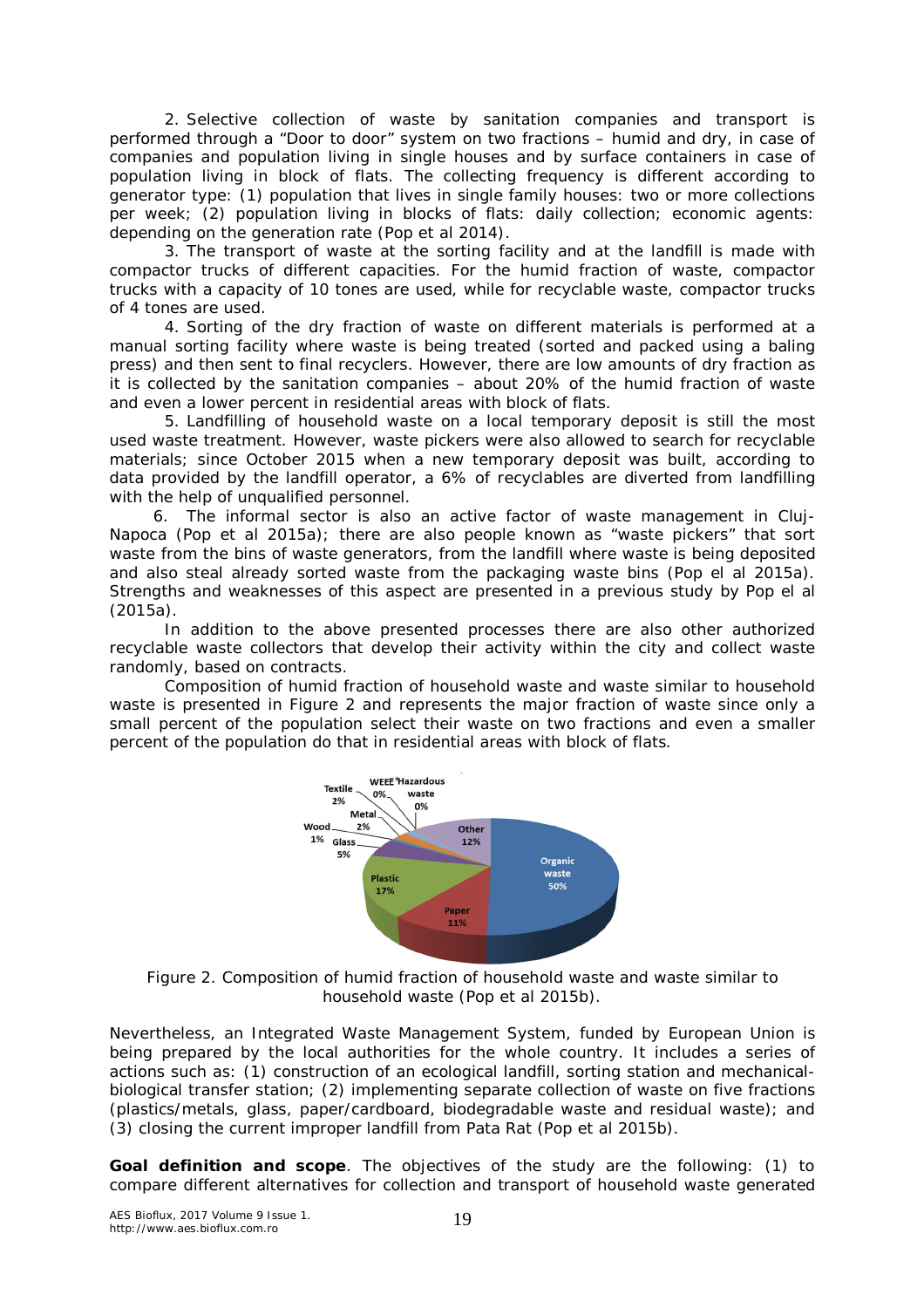in a specific area in Cluj-Napoca, Romania, (2) to analyze the environmental impact of the transportation in the proposed scenarios and (3) to identify the most suitable collection type in terms of environmental impact – collection and transport of mixed waste, on two fractions (humid fraction and dry fraction), or collection and transport of waste on five fractions (paper/cardboard, plastic/metals, glass, organics and residual waste).

**Material and Method**. The study refers mainly to household waste generated by population, and waste similar to household waste generated by economic agents and institutions.

The study area is represented by Manastur, one of the 11 major neighborhoods of the city and the largest one (aprox. 120,000 inhabitants), with 37% of the total number of Cluj-Napoca inhabitants (Figure 3). Manastur neighborhood is a residential area with block of flats and a higher population density. The reason for choosing this study area is the fact that the area is representative for the segment of population living in block of flats which predominantly do not collect their waste selectively.



Figure 3. Location of the study – neighbourhoods of Cluj-Napoca.

The functional unit used for modelling the scenarios is 42.7 tonnes that is the total quantity of waste collected daily from the studied area.

*Modelled scenarios*. In order to accomplish the objectives of the study, 7 scenarios were taken into consideration and modelled using SimaPro Software. They focus mainly on a specific type of waste collection and transport on different forecasted collected recyclable waste. Waste treating options – landfilling and recycling were not analyzed in this study and were only considered from the perspective of waste quantity transported to the landfill or recycling facilities.

**Scenario 0** describes the present situation for the selected area that is: transportation of waste on one fraction that is partly sorted at the temporary deposit and 6 % of that is diverted from landfilling and sent to recycling, according to the landfill operator registry. However, since the sorting facility is manual, the sorted materials are only paper/cardboard, plastics and metals. There it must be mentioned that, if the study area referred to the whole city, scenario 0 would include selective collection of waste on two fractions. Since the studied area is represented by Manastur neighborhood, collection and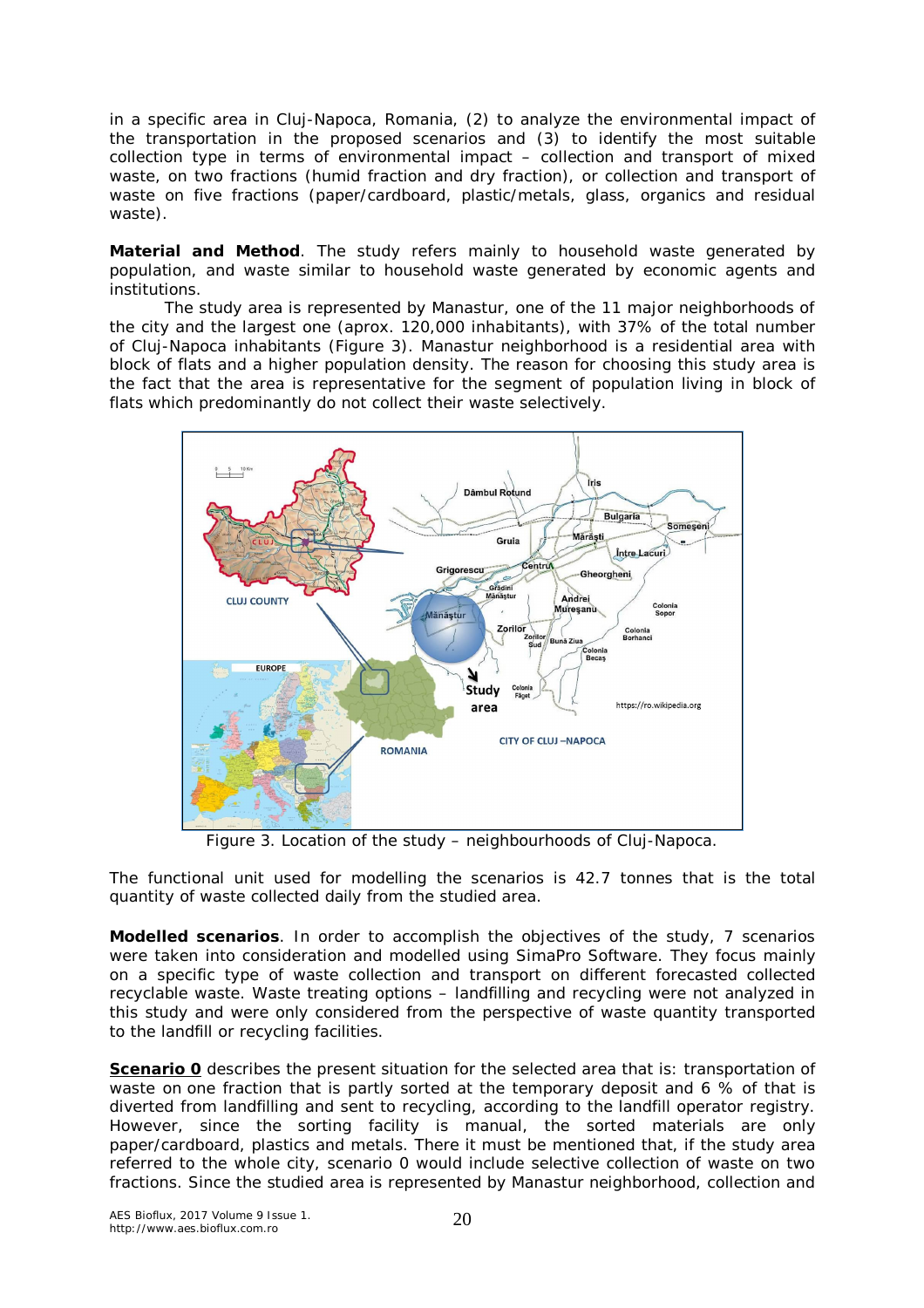transportation of waste is made on one fraction because pre collection is made this way. This is mostly the reason for selecting this area for this study.

**Scenario 0B** assumes that collection and transport of waste is performed on one fraction and all the quantity is landfilled.

*Scenario 1* assumes that transportation of waste is performed on two fractions: dry fraction (paper, metal, plastic, and glass all together) and humid fractions (organics and other household waste); landfilling of humid fraction (65 %) and sorting and recycling of dry fraction (35 %) is considered in this scenario.

**Scenario 2** is similar to scenario 1 in terms of percent of deposited and recycled waste and transportation of on two fractions; the difference is that optimization of transport capacity was taken into consideration and a compression of transport routes was performed since the capacity of the vehicle transporting humid fraction is 10 t; therefore, a collection vehicle covered two areas instead of one; dry fraction is collected the same as in scenario 1 since the capacity of the vehicle is 4 tones;

**Scenario 2B** is similar to scenario 2 in terms of percent of deposited and recycling waste and transportation on two fractions; however, since there are no local recyclers in Cluj-Napoca, the rest of the scenarios used a transport distance for recyclable waste of 340- 470 km, but for the modelling Scenario 2B a smaller distance until a local collector was used.

**Scenario 3** took into consideration collection and transportation of waste on 5 different fractions (organics, papers, plastic/metal, glass and residual), landfilling of 65% of the waste and recycling the rest of 35%.

**Scenario 4** is similar to scenario 3 in terms of collection and transport type, but it considered the fact that after sorting the 35% humid fraction, there could also be materials that cannot be recycled, so the recycled fraction is only 28% of the total collected waste.

Description of modelled scenarios

Description of the modelled scenarios is summarized in Table 1.

Table 1

| Main                                                       | SCN | <b>SCN</b>  | <b>SCN</b>  | <b>SCN</b>    | <b>SCN</b>    | SCN         | <b>SCN</b>  |
|------------------------------------------------------------|-----|-------------|-------------|---------------|---------------|-------------|-------------|
| characteristics/scenario                                   | ΩB  | 0           |             |               | 2B            |             |             |
| Collection & transport                                     |     |             |             | ⌒             | っ             |             |             |
| type (number of                                            |     |             | 2           | (+transport   | (+transport   | 5           | 5           |
| fractions)                                                 |     |             |             | optimization) | optimization) |             |             |
| Landfilled waste %                                         | 100 | 94          | 65          | 65            | 65            | 65          | 72          |
| Recycled waste %                                           |     | 6           | 35          | 35            | 35            | 35          | 28          |
| Distance to<br>recycling/type of<br>recycled material (Km) | Ω   | 340-<br>470 | 340-<br>470 | 340-470       | 30            | 340-<br>470 | 340-<br>470 |

Waste composition used in all scenarios, except Scenario 0, is determined by Pop et al (2015b) and presented in Figure 2.

*Life cycle assessment methodology*. The study was performed using SimaPro8 Software, version 8.1.1.16 Developer. As it can be seen in Table 2, SimaPro is the most widely used LCA software in modelling waste scenarios.

For the purpose of choosing the most suitable life cycle impact assessment (LCIA) method, a preliminary analysis was developed on similar peer-reviewed research articles. The results are synthesized in Table 2.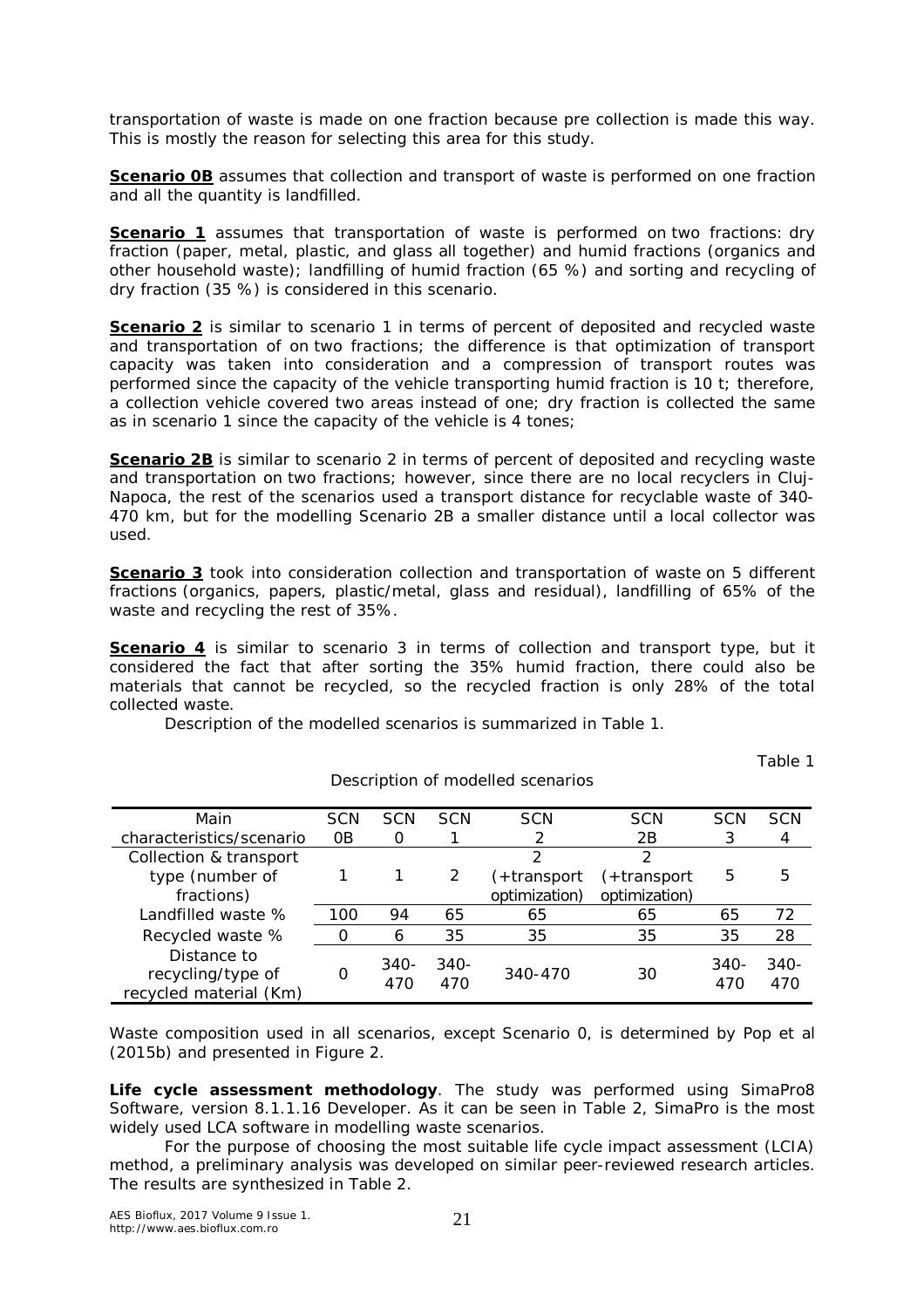Table 2 Summary of software and LCIA methods used in several studies (Abeliotis 2011 modified)

| Reference                      | Software             | LCIA method         |
|--------------------------------|----------------------|---------------------|
| Chaya & Gweewala 2007          | SimaPro <sub>5</sub> | Eco-Indicator       |
| Iriarte et al 2009             | SimaPro7             | CML2 baseline 2000  |
| Cherubini et al 2009           | SimaPro7             | Mid-point           |
| Banar et al 2009               | SimaPro7             | <b>CML</b>          |
| Rives et al 2010               | SimaPro7             | CML 2 baseline 2000 |
| Merrild et al 2008             | Easewaste            | EDIP97              |
| Toniolo et al 2013             | <b>None</b>          | <b>IMPACT 2002+</b> |
| Leme et al 2014                | SimaPro7             | CML 2000            |
| Hossain et al 2016             | SimaPro8             | IMPACT $2002+$      |
| Di Maria et al 2014            | <b>None</b>          | <b>CML</b>          |
| Slagstad & Brattebo 2012       | Easewaste            | EDIP97              |
| Ghinea et al 2014              | GaBi4                | <b>CML 2001</b>     |
| Bovea et al 2010               | SimaPro7             | <b>CML</b>          |
| Rigamonti et al 2013           | SimaPro7             | <b>CML 2001</b>     |
| Rigamonti et al 2009           | SimaPro7             | CML <sub>2</sub>    |
| Balaguer-Dátiz & Krishnan 2008 | SimaPro7             | Eco-Indicator 99    |
| Di Maria & Micale 2014a        | SimaPro7             | CML <sub>2</sub>    |

Therefore, the present study used two methods: (1) CML IA baseline method version 4.2, released by CML in April 2013, an update of the CML 2 baseline 2000 that uses a problem oriented mid-point approach and (2) ReCiPe Endpoint method, hierarchist version that uses a damage oriented endpoint approach (SimaPro8).

Hence, the environmental impact was analyzed using the two approaches mentioned above and, as described by Hossain et al (2016): (1) the problem oriented mid-points approach, that translates the environmental impact into the following phenomena: abiotic depletion (AP), abiotic depletion- fossil fuel, global warming potential (GWP), ozone layer depletion, human toxicity potential (HTP), fresh water aquatic ecotoxicity, marine aquatic ecotoxicity, terrestial ecotoxicity, photochemical oxidation, acidification potential (AP) and eutrophication potential (EP), using the CML method and (2) the damage oriented endpoint approach that models the impact upon: human health, ecosystems and resources using ReCiPe Endpoint method.

*Life cycle inventory analysis*. In the scenario modelling, databases were used as follows: Ecoinvent, Industry data 2.0, ELCD. Since the Inventory Analysis as it is extracted from SimaPro Software is a long one, Table 3 presents a summary of the input data used in the study.

The amount of energy used in recycling process was: 0.83 kw/h/kg of recycled paper, 3.16 kw/h/kg of recycled glass and 2288.88 kw/h/kg of recycled aluminium (Pikoń 2015) and 16.66 kw/h/kg of recycled PET (University of Cambridge 2005).

In addition, the study used waste generation and transportation data from Mănăștur neighborhood. Waste generated in the studied area is collected with auto compactor trucks – Euro 4 that can carry up to 10 tonnes of waste. There are six transportation routes, with daily frequency. The estimated characteristics of each transport route are presented in Table 4.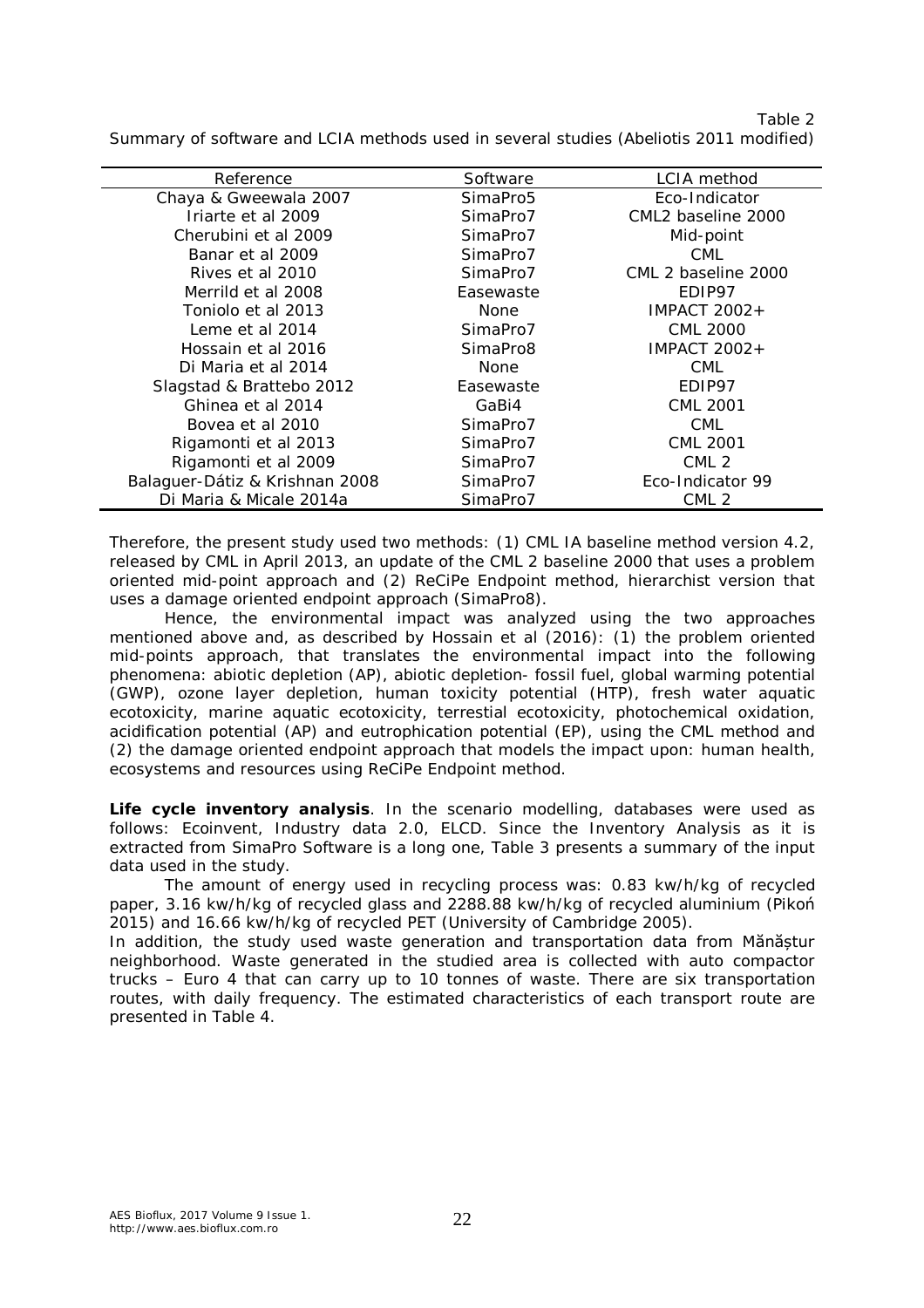Table 3

Input data from databases existing on SimaPro used in LCIA (Source: SimaPro8)

| Process/material used                                                                                                               | Database    | Short description (source: SimaPro8)                                                                                                                                                                                                                                                                                                                                                                                                                                                                                                                                                                                                                                                                                                                                                                                                                                                                       |
|-------------------------------------------------------------------------------------------------------------------------------------|-------------|------------------------------------------------------------------------------------------------------------------------------------------------------------------------------------------------------------------------------------------------------------------------------------------------------------------------------------------------------------------------------------------------------------------------------------------------------------------------------------------------------------------------------------------------------------------------------------------------------------------------------------------------------------------------------------------------------------------------------------------------------------------------------------------------------------------------------------------------------------------------------------------------------------|
| Transport, municipal<br>waste collection,<br>lorry 21 t/CH S (for<br>humid fraction or<br>unsorted waste)                           | Ecoinvent   | "Included processes: Diesel fuel consumption, air<br>emissions from fuel combustion for Stop&Go driving,<br>tyre abrasion, brake lining abrasion, road abrasion<br>and re-suspended road dust."                                                                                                                                                                                                                                                                                                                                                                                                                                                                                                                                                                                                                                                                                                            |
| Small lorry transport,<br>Euro 0, 1, 2, 3, 4<br>$mix, 7, 5$ t total<br>weight, 3,3 t max<br>payload RER S (for<br>recyclable waste) | <b>ELCD</b> | "Payload of the lorry is 3.3 t; its utilization ratio is<br>85%. The following combustion emissions (measured<br>data) of the lorry are taken into account: ammonia,<br>benzene, carbon dioxide, carbon monoxide, methane,<br>nitrogen oxides, nitrous oxide, NMVOC, particulate PM<br>2.5, sulphur dioxide, toluene, and xylene. NMVOC,<br>toluene and xylene emissions of the vehicle result<br>from imperfect combustion and evaporation losses via<br>diffusion through the tank. Lorry fuelled by diesel.<br>Data set includes the whole fuel supply chain from<br>exploration and extraction of crude oil over<br>preparation to transportation to consumer. The<br>background system is addressed as follows: Refinery<br>products: Diesel, gasoline, technical gases, fuel oils,<br>basic oils and residues such as bitumen are modelled<br>via a country-specific, refinery parameterized model." |
| Sanitary landfill<br>facility/CH/I S                                                                                                | Ecoinvent   | "Included processes: infrastructure materials for<br>landfill construction, operation and aftercare.<br>Including access road. Remark: landfill for untreated<br>municipal solid waste. 1.8 million m <sup>3</sup> volume.<br>Construction phase is 5 years; use phase is 30 years;<br>aftercare phase is 150 years. Average waste density<br>1000 kg/m <sup>3</sup> . Geography: Specific to the technology<br>encountered in Switzerland in 2000. Well applicable to<br>modern landfilling practices in Europe, North America<br>or Japan. Technology: Swiss municipal landfill for<br>biogenic or untreated municipal waste ('reactive<br>organic landfill'). Landfill gas and leachate collection<br>system. Recultivation and monitoring for 150 years<br>after closure."                                                                                                                             |
| Electricity, medium<br>voltage, production<br>RO, at grid/RO S<br>(electricity for<br>recycling)                                    | Ecoinvent   | "Included processes: electricity production in<br>Romania, the transmission network and direct SF6-<br>emissions to air; Electricity losses during medium-<br>voltage transmission and transformation from high-<br>voltage are accounted for. Technology: Average<br>technology used to transmit and distribute electricity.<br>Includes underground and overhead lines, as well as<br>air- vacuum- and SF6-insulated high-to-medium<br>voltage switching stations. Electricity production<br>according to related datasets".                                                                                                                                                                                                                                                                                                                                                                             |
| Aluminium scrap,<br>old, at plant/RER U                                                                                             | Ecoinvent   | "Included processes: Collecting, sorting and preparing<br>(cleaning, pressing) of post-consumer aluminium scrap."                                                                                                                                                                                                                                                                                                                                                                                                                                                                                                                                                                                                                                                                                                                                                                                          |
| Waste paper, mixed,<br>from public<br>collection, for further<br>treatment/RER S                                                    | Ecoinvent   | "Included processes: transportation efforts for the<br>collection as well as the further transportation to the<br>next paper production site/paper sorting plant. No<br>further efforts are included into this module. The<br>collected waste paper has a biogenic C content of 40.4%;"                                                                                                                                                                                                                                                                                                                                                                                                                                                                                                                                                                                                                    |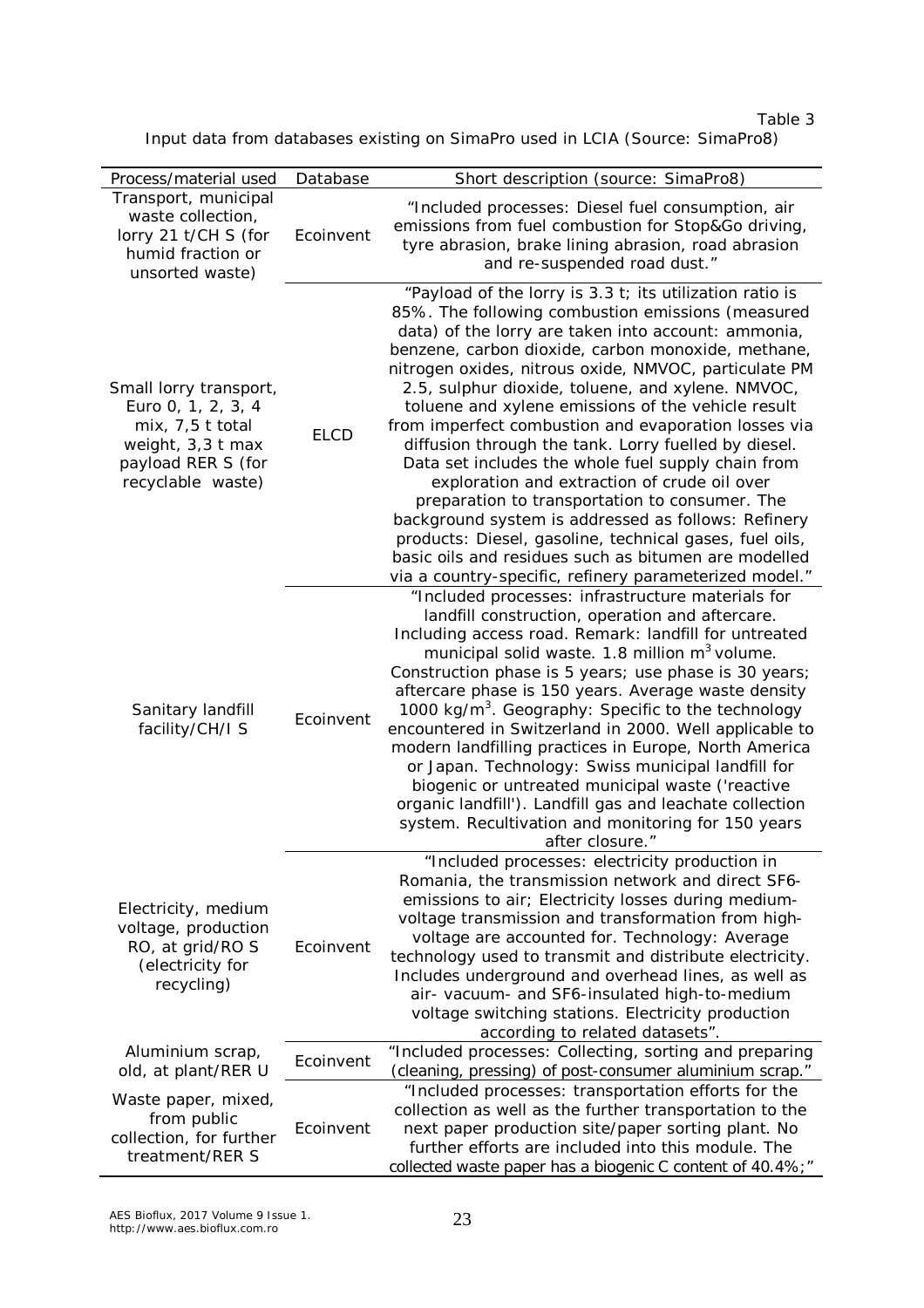| Process/material used                               | Database         | Short description (source: SimaPro8)                                                                                                                                                                                                                                                                                                                          |  |
|-----------------------------------------------------|------------------|---------------------------------------------------------------------------------------------------------------------------------------------------------------------------------------------------------------------------------------------------------------------------------------------------------------------------------------------------------------|--|
| <b>PET bottles E</b>                                | Industry<br>data |                                                                                                                                                                                                                                                                                                                                                               |  |
|                                                     | (Plastics)       | www.plasticseurope.org                                                                                                                                                                                                                                                                                                                                        |  |
|                                                     | Europe<br>2005)  |                                                                                                                                                                                                                                                                                                                                                               |  |
| Glass, from public<br>collection.<br>unsorted/RER S | Ecoinvent        | "Included processes: This module includes the<br>transportation efforts for the collection as well as the<br>further transportation to the next glass production<br>site/glass sorting plant. No further efforts are included<br>into this module. Technology: An average European<br>situation with public collection points is assumed for<br>this module." |  |
| Biowaste, at<br>collection point/CH S               | Ecoinvent        | "Included processes: Transport processes required to<br>collect the biowaste from households and deliver it to<br>the treatment plant. In addition a credit entry<br>accounting for the extraction of $CO2$ from the<br>atmosphere is accounted for. Technology: garbage<br>truck for municipal waste collection."                                            |  |

Table 4

Input of transportation characteristics of the study area

| <i>Route code</i><br>(area) | Km/area<br>(collection and<br>transport to<br>landfill) | Km/area<br>(transport to landfill) | Km/area<br>(collection) | Transported<br>quantity of wast<br>(t)/day |
|-----------------------------|---------------------------------------------------------|------------------------------------|-------------------------|--------------------------------------------|
|                             | 56.95                                                   | 30                                 | 26.95                   | 6.8                                        |
|                             | 58.35                                                   | 30                                 | 28.35                   | 6.7                                        |
| 3                           | 66.44                                                   | 30                                 | 36.44                   | 8.0                                        |
| 4                           | 64.7                                                    | 30                                 | 34.7                    | 6.6                                        |
| 5                           | 58.97                                                   | 30                                 | 28.97                   | 7.0                                        |
| 6                           | 50.11                                                   | 30                                 | 20.11                   | 7.7                                        |
| Total                       | 355.52                                                  | 180                                | 175.52                  | 42.7                                       |

## **Results and Discussion**

*Life cycle impact assessment and life cycle interpretation*. Life cycle impact assessment using CML method – normalisation, reveals that the highest impact of the scenarios is on the marine aquatic ecotoxicity followed by global warming and acidification; the lower impact of all scenarios is identified on abiotic depletion and on ozone layer depletion (Figure 4).

Moreover, the analysis indicates that the most favorable results for almost all impact categories in the transportation phase (CML method) is given by Scenario 1 that modelled selective collection and transport of waste on two fractions and a recycling degree of 35% of the generated waste (Figure 4 and Figure 5).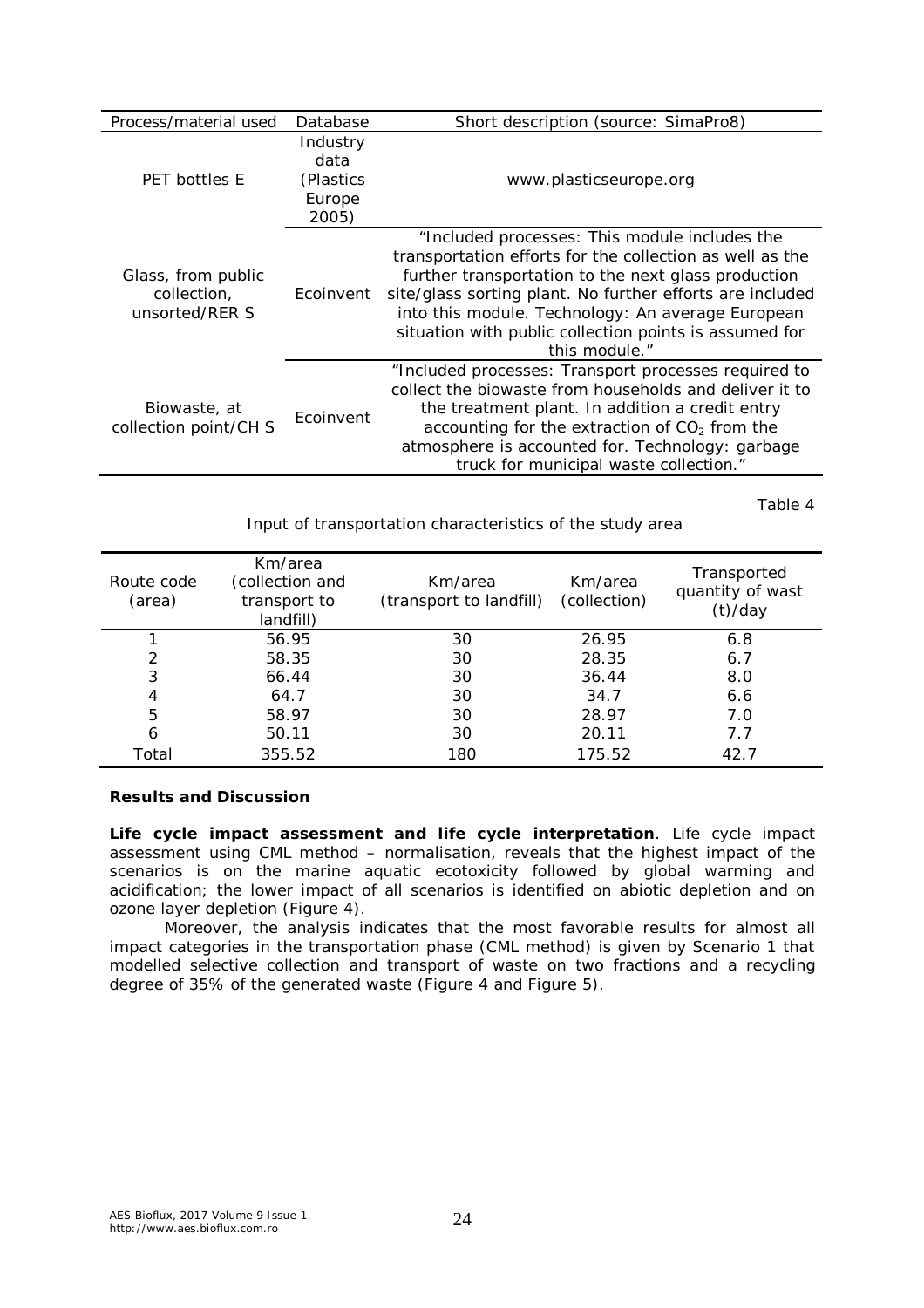

Figure 4. LCIA of transportation phase of all modelled scenarios – CML –Normalisation (SimaPro8).



Figure 5. LCIA of transportation phase of all modelled scenarios – CML –Characterization (SimaPro8).

McDougall et al (2001) also agree that additional trucks involved in waste collection increase environmental impacts due to vehicle emissions, but also give solutions for that matter like (1) using a specially designed truck with multiple compartments – two for recyclables and one for organic waste, alternative introduced in Worthing, United Kingdom, or (2) co-mingled collection with one truck but in different colour bags that are afterwards sorted, alternative used in Omaha, Nebraska.

However, life cycle impact assessment using ReCiPe method – Single Score indicates that the impact of Scenario 1, the one with collection of waste on two fractions and transport of 35 % of waste to recycling and the rest to landfilling, is similar to the impact generated by Scenario 0B and Scenario 0 that imply waste collection on one fraction and transport of all waste to landfill respectively transport 6% of waste to recycling (Figure 6). That can be explained by the fact that considerable impact is given by transportation to recycling that represents between 340-470 km/waste material type. This explanation is also supported by the impact difference between Scenario 2 and Scenario 2B that are different only in terms of the distance to waste recyclers; Scenario 2B considers that recyclable fraction is transported to local recyclers (30 km/waste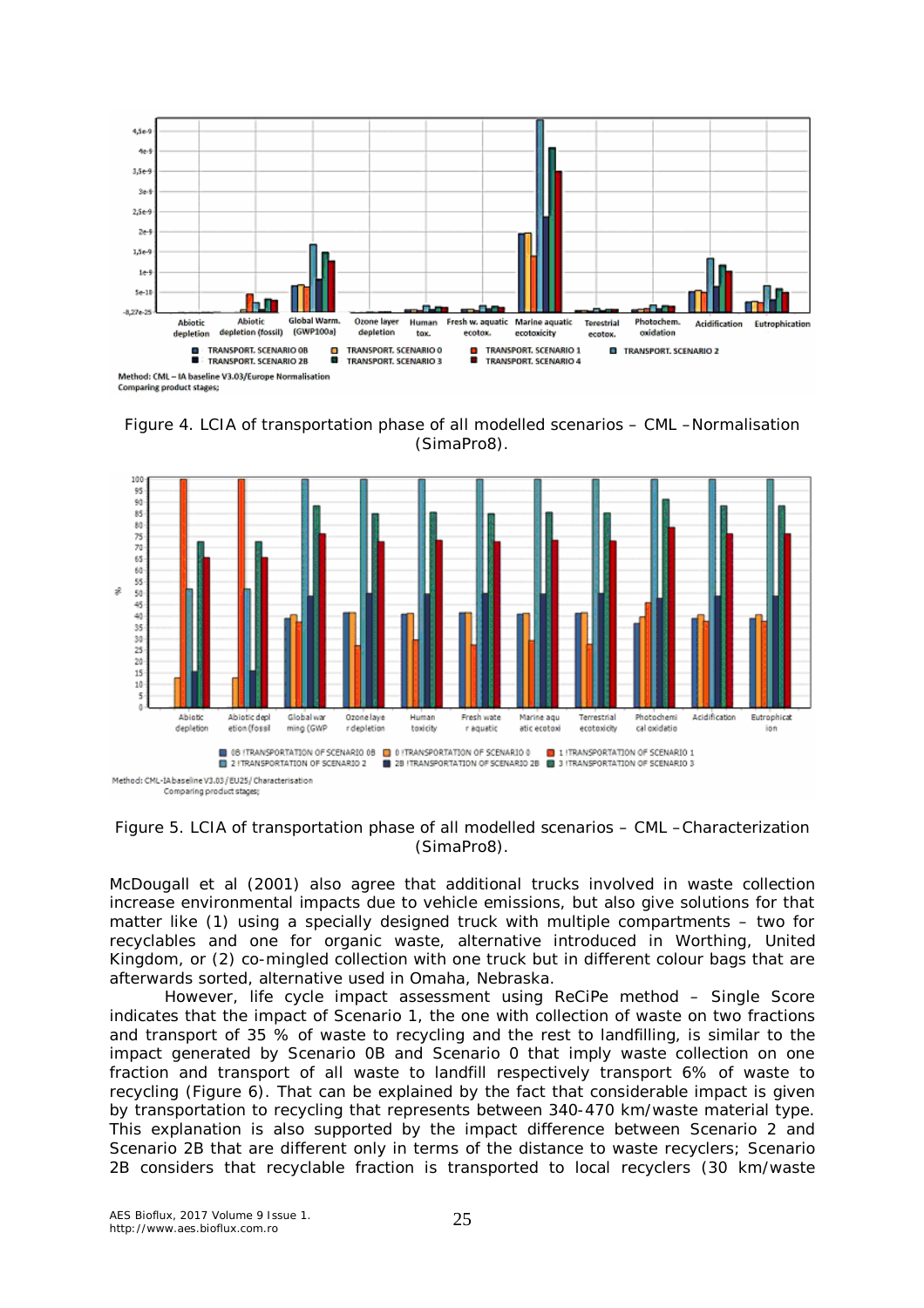material type) while Scenario 2 considers that recyclable waste is transported to a distance of 340-470 km (Figure 6).

Efficiency in both economic and environmental terms means that waste management must be performed with the minimal use of transport (McDougall et al 2001). Therefore, one of the main measures for environmental impact minimization can be optimization of distance transportation to waste recyclers; local investors should be encouraged by the local authorities, so that facilities of waste treatment and recycling to be created.



Figure 6. LCIA of transportation phase of all modelled scenarios – ReCiPe - Single Score (SimaPro8).

For a detailed analysis, Figure 7, Figure 8 and Figure 9 present the results of the LCIA of the collection phase and transport from waste generators of scenarios 0-4 performed with the ReCiPe Endpoint method.

In terms of transportation, Scenario 0, with collection of waste on one fraction and transport of the whole quantity to landfill has the biggest impact as indicated by Figure 7.



Figure 7. LCIA of transportation to landfill/sorting phase of Scenarios 0- 4– ReCiPe – Single Score (SimaPro8).

The fact that selective collection of waste on two fractions represented by Scenario 1 is the most environmental friendly is also underlined through ReCiPe method – Single Score represented in Figure 8 and by the analysis using ReCiPe method –Weighting represented in Figure 9. Moreover, there is no difference of impact upon any of the three components – human health, ecosystems and resources between scenarios 3 and 4 that both imply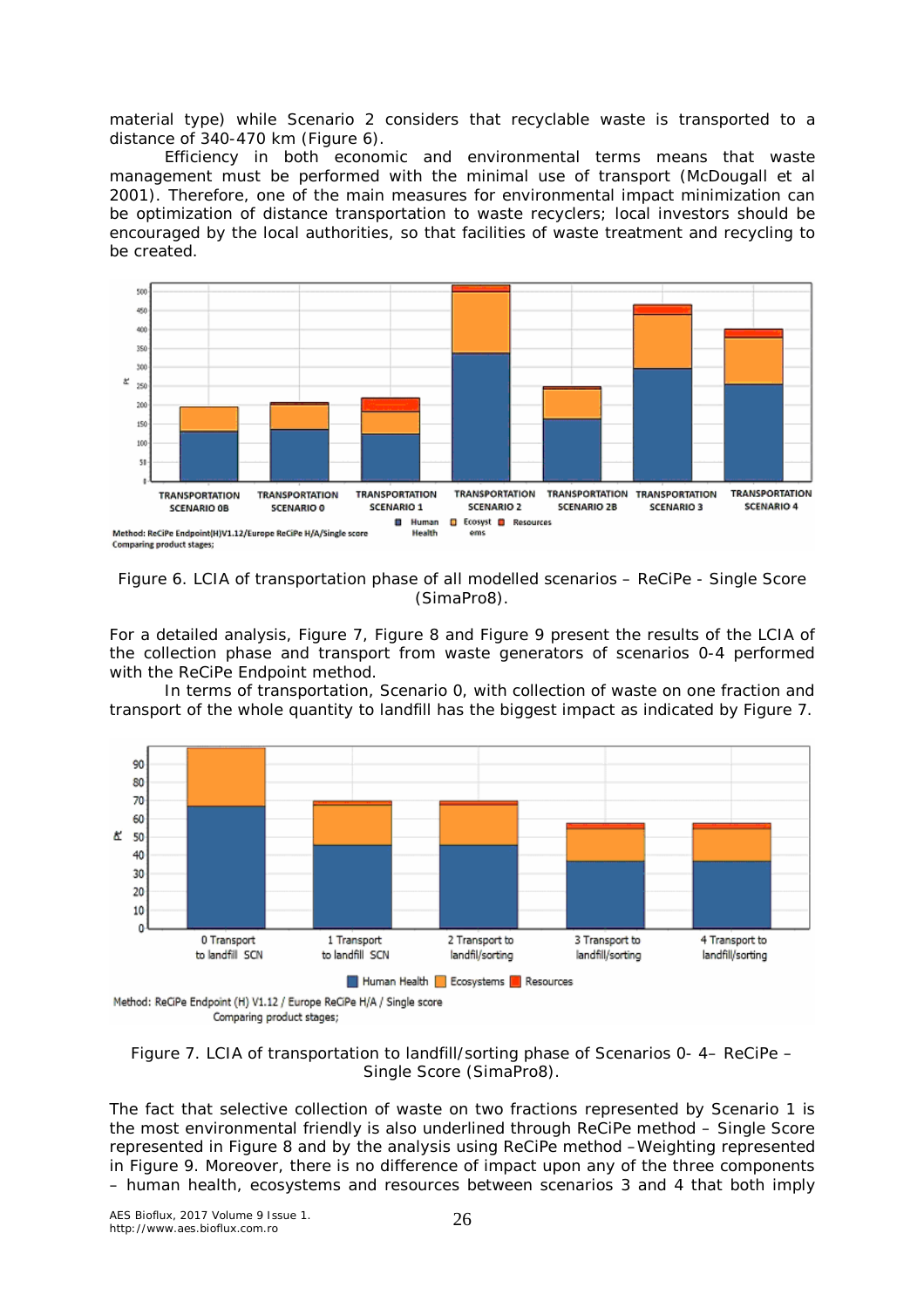selective collection of waste on two fractions but differ in percent of recycled waste (Figure 8).

ReCiPe method indicates that the major impact reflects upon human health component (Figure 6, Figure 7, Figure 8 and Figure 9).



Comparing product stages;





Figure 9. LCIA of Collection phase of Scenarios 0-4 – ReCiPe – Weighting (SimaPro8).

**Conclusions**. In conclusion, the lowest environmental impact in terms of waste collection and transport type is given by the scenario with separate collection of waste on two fractions and transport to recycling of a 35% of the generated waste. Moreover, transport to recycling ads extra impact to the scenarios considering the fact that recyclable waste is transported to 340–470 km from the generation site.

Therefore, according to the results of this study, in order to minimize the environmental impact of waste management in Cluj-Napoca, the following measures should be adopted: waste generated in Cluj-Napoca should be collected separately on two fractions; a sorting facility should be integrated in the process of waste management at local level; however, to reduce costs and environmental impact of the sorting facility, a split-compartment vehicle could be used; quantity of recyclable waste collected separately from the organic waste should be increased to the maximum capacity of 35% of the generated waste; a local recycling facility should be considered.

**Acknowledgements**. Authors are thankful to Lavola Company for their support during the study.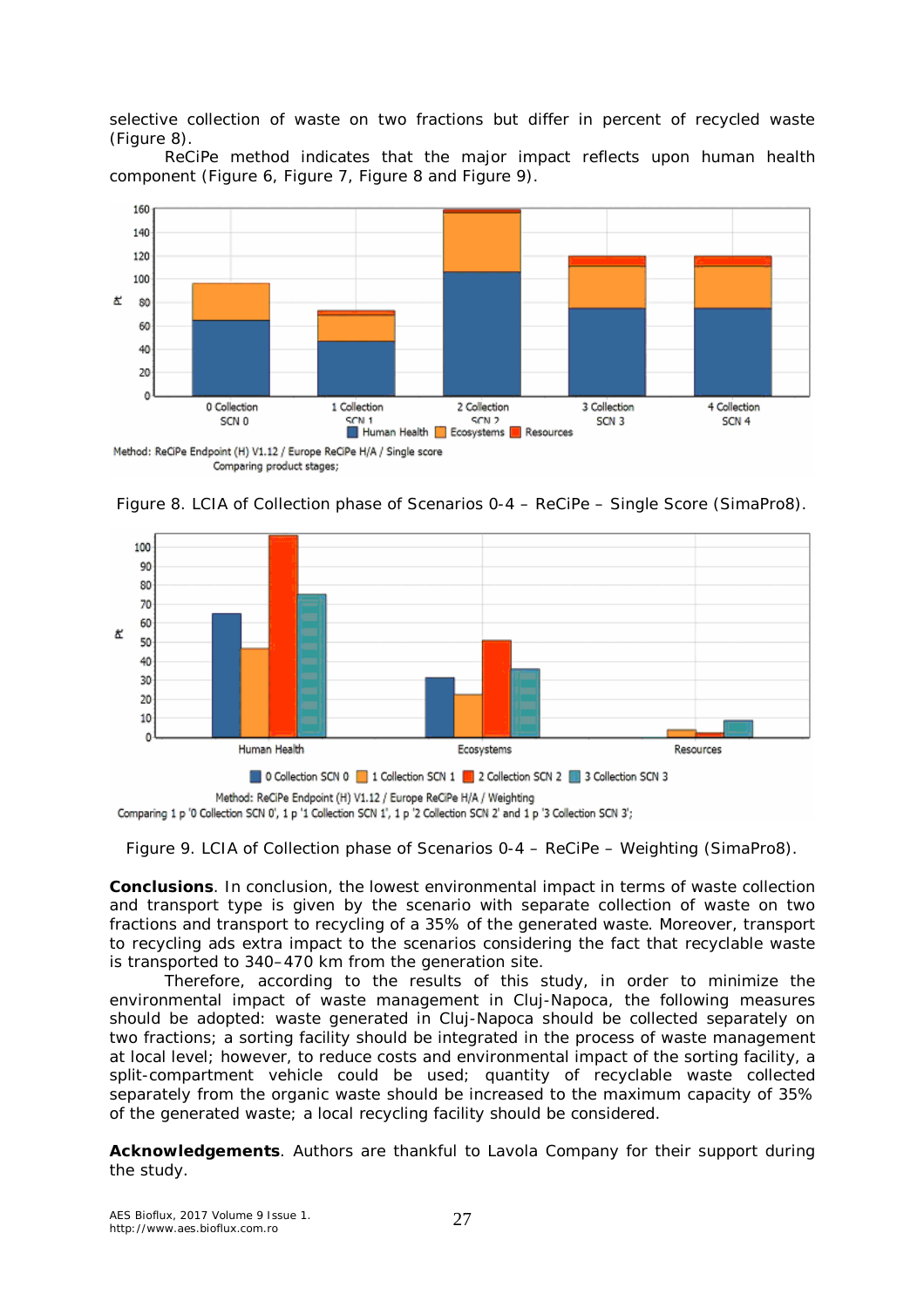## **References**

- Abeliotis K., 2011 Life cycle assessment in municipal solid waste management. In: Integrated waste management. Kumar S. (ed.) Volume I, Available online at: http://www.intechopen.com/books/integrated-waste-management-volume-i/lifecycle -assessment-in-municipalsolid-waste-management.
- Balaguer-Dátiz G., Krishnan N., 2008 Life cycle comparison of two options for MSW management in Puerto Rico: Thermal treatment vs. modern landfilling. In Proceedings of the 16<sup>th</sup> North American Waste-to-Energy Conference, Philadelphia, Pennsylvania, USA, pp. 1–6.
- Banar M., Cokaygil Z., Ozkan A., 2009 Life cycle assessment of solid waste management options for Eskisehir, Turkey. Waste Management 29:54-62.
- Bovea M. D., Ibáñez-Forés V., Gallardo A., Colomer-Mendoza F. J., 2010 Environmental assessment of alternative municipal solid waste management strategies. A Spanish case study. Waste Management 30(11):2383-2395.
- Chaya W., Gheewala S. H., 2007 Life cycle assessment of MSW-to-energy schemes in Thailand. Journal of Cleaner Production 15:1463-1468.
- Cherubini F., Bargigli S., Ulgiati S., 2009 Life cycle assessment (LCA) of waste management strategies: Landfilling, sorting plant and incineration. Energy 34:2116- 2123.
- Di Maria F., Micale C., 2014a A holistic lifecycle analysis of waste management scenarios at increasing source segregation intensity: The case of an Italian urban area. Waste Management 34:2382–2392.
- Di Maria F., Micale C., Morettini E., 2014 Alternative residual municipal solid waste management scenarios in areas with deficiency or absence of incinerators. Procedia Environmental Science, Engineering and Management 1(1):7-11.
- Ghinea C., Petraru M., Simion I. M., Sobariu D., BressersH., Gavrilescu M., 2014 Life cycle assessment of waste management and recycled paper systems. Environmental Engineering and Management Journal 13:2073-2085.
- Hossain M. U., Poon C. S., Lo I. I. C., Cheng J. C. P., 2016 Comparative environmental evaluation of aggregate production from recycled waste materials and virgin sources by LCA. Resources, Conservation and Recycling 109:67–77.
- Iriarte A., Gabarell X., Rieradevall J., 2009 LCA of selective waste collection systems in dense urban areas. Waste Management 29:903-914.
- Leme M. M. V., Rocha M. H., Lora E. E. S., Venturini O. J., Lopes B. M., Ferreira C. H., 2014 Techno-economic analysis and environmental impact assessment of energy recovery from municipal solid waste (MSW) in Brazil. Resources Conservation and Recycling 87:8–20.
- McDougall F. R., White P. R., Franke M., Hindle P., 2001 Integrated solid waste management: a life cycle inventory. Second Edition, Blackwell Science. Availabel Online at: https://thecitywasteproject.files.wordpress.com/2013/03/integratedsolid-waste-managemen-a-life-cycle-inventory.pdf.
- Merrild H., Damgaard A., Christensen T. H., 2008 Life cycle assessment of wastepaper management: The importance of technology data and system boundaries in assessing recycling and incineration. Resource Conservation and Recycling 52:1391–1398.
- Pikoń K., 2015 Energetic and environmental evaluation of waste recycling. In: Handbook of clean energy systems. Jinyue Yan (ed), pp. 1721-1735, John Wiley & Sons, Published Online: 16 JUL 2015, ISBN: 978-1-118-38858-7, online at: https://books.google.ro/books?id=In\_hCgAAQBAJ&pg=PA1367&dq=energy+consu med+in+paper+recycling+Mj&hl=ro&sa=X&ved=0ahUKEwjLmbiE7qfMAhUCEiwKHY y-AGoQ6AEIOzAB#v=onepage&q=energy%20consumed%20in%20paper%20recycli ng%20Mj&f=false.
- Pop I. N., Baciu C., Bican-Brișan N., 2014 Survey of household waste composition generated in Cluj-Napoca, Romania during the summer season. Environmental Engineering and Management Journal 14(11):2643-2651.